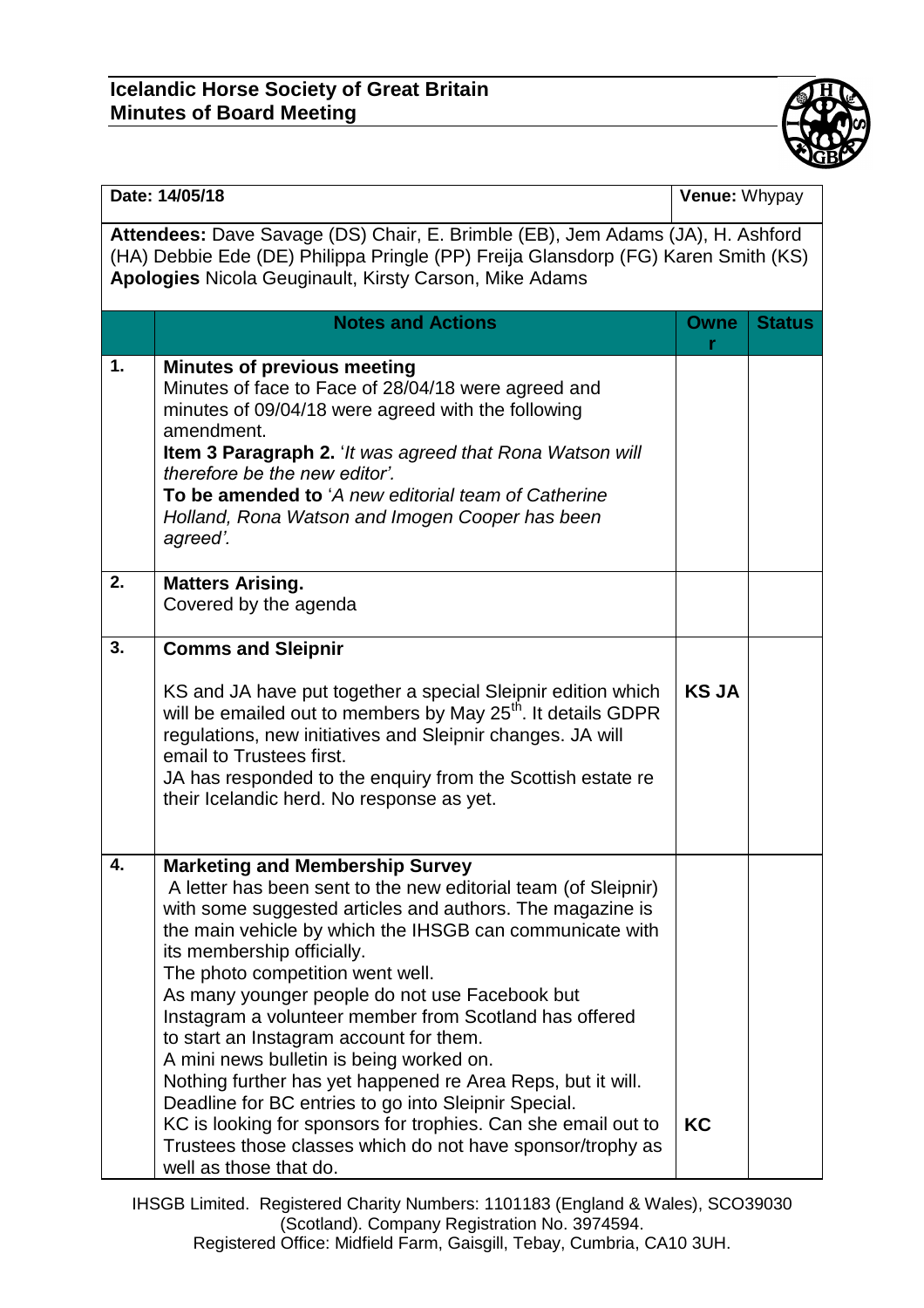## **Icelandic Horse Society of Great Britain Minutes of Board Meeting**



| 5. | <b>Admin and GDPR</b>                                                                                                                                                                                                                                                                                                                                                                                                                                                                                                                                                                                                                                                                                                                                                                                                                                                                                                                                                                                                                                               |                        |  |
|----|---------------------------------------------------------------------------------------------------------------------------------------------------------------------------------------------------------------------------------------------------------------------------------------------------------------------------------------------------------------------------------------------------------------------------------------------------------------------------------------------------------------------------------------------------------------------------------------------------------------------------------------------------------------------------------------------------------------------------------------------------------------------------------------------------------------------------------------------------------------------------------------------------------------------------------------------------------------------------------------------------------------------------------------------------------------------|------------------------|--|
|    | FG has updated all the forms to include a consent box where<br>necessary re passports and entries into Sleipnir.<br>Owners who don't want to be visible are now invisible and<br>World Fengur have been asked to make all owners invisible<br>as the default position.<br>FG has nearly completed 'tidying' the database re access to<br>World Fengur.<br>When a passport is processed from a non-member a<br>membership form is sent back in case the person wishes to<br>join. Trustees agreed that this is an option not marketing and<br>can continue. As it's by paper and not digital it's allowable<br>anyway.                                                                                                                                                                                                                                                                                                                                                                                                                                               |                        |  |
| 5. | <b>Sport and Tolt on Line</b><br>There have been eight entries for Tolt on Line. There is a<br>quick response from judges of within a week.                                                                                                                                                                                                                                                                                                                                                                                                                                                                                                                                                                                                                                                                                                                                                                                                                                                                                                                         |                        |  |
| 6. | <b>Event Insurance</b>                                                                                                                                                                                                                                                                                                                                                                                                                                                                                                                                                                                                                                                                                                                                                                                                                                                                                                                                                                                                                                              |                        |  |
|    | NG had not heard back from Zurich and DS not heard back<br>from SEIB.<br>Estimated around 30 events a year which include, mini<br>competitions, training events etc. Probably around 10-15<br>people. There needs to be a nominated list of people who<br>organise events but this can not include those who are<br>professional trainers etc. Those who earn their living from<br>teaching, training, judging etc. These people will carry their<br>own public liability insurance.<br>IHSGB could recommend that people who attend events<br>should also have their own public liability insurance (often<br>through BHS Gold). This can be discussed further.<br>Question was raised as to whether the Foreign Breed<br>Societies have their own insurance and if co could we be<br>affiliated to one of them? DS does not believe IHSGB fits the<br>model of an affiliate<br>DS will do some chasing up later in the week.<br>DS and KS will discuss how to best approach The Foreign<br>Breed Society to see if they would be willing to share<br>information. | <b>DS</b><br><b>KS</b> |  |
| 8. | A.O.B.<br><b>None</b>                                                                                                                                                                                                                                                                                                                                                                                                                                                                                                                                                                                                                                                                                                                                                                                                                                                                                                                                                                                                                                               |                        |  |
| 8. | DONM 04/06/2018 19.30 WhyPay                                                                                                                                                                                                                                                                                                                                                                                                                                                                                                                                                                                                                                                                                                                                                                                                                                                                                                                                                                                                                                        |                        |  |
|    |                                                                                                                                                                                                                                                                                                                                                                                                                                                                                                                                                                                                                                                                                                                                                                                                                                                                                                                                                                                                                                                                     |                        |  |

IHSGB Limited. Registered Charity Numbers: 1101183 (England & Wales), SCO39030 (Scotland). Company Registration No. 3974594. Registered Office: Midfield Farm, Gaisgill, Tebay, Cumbria, CA10 3UH.